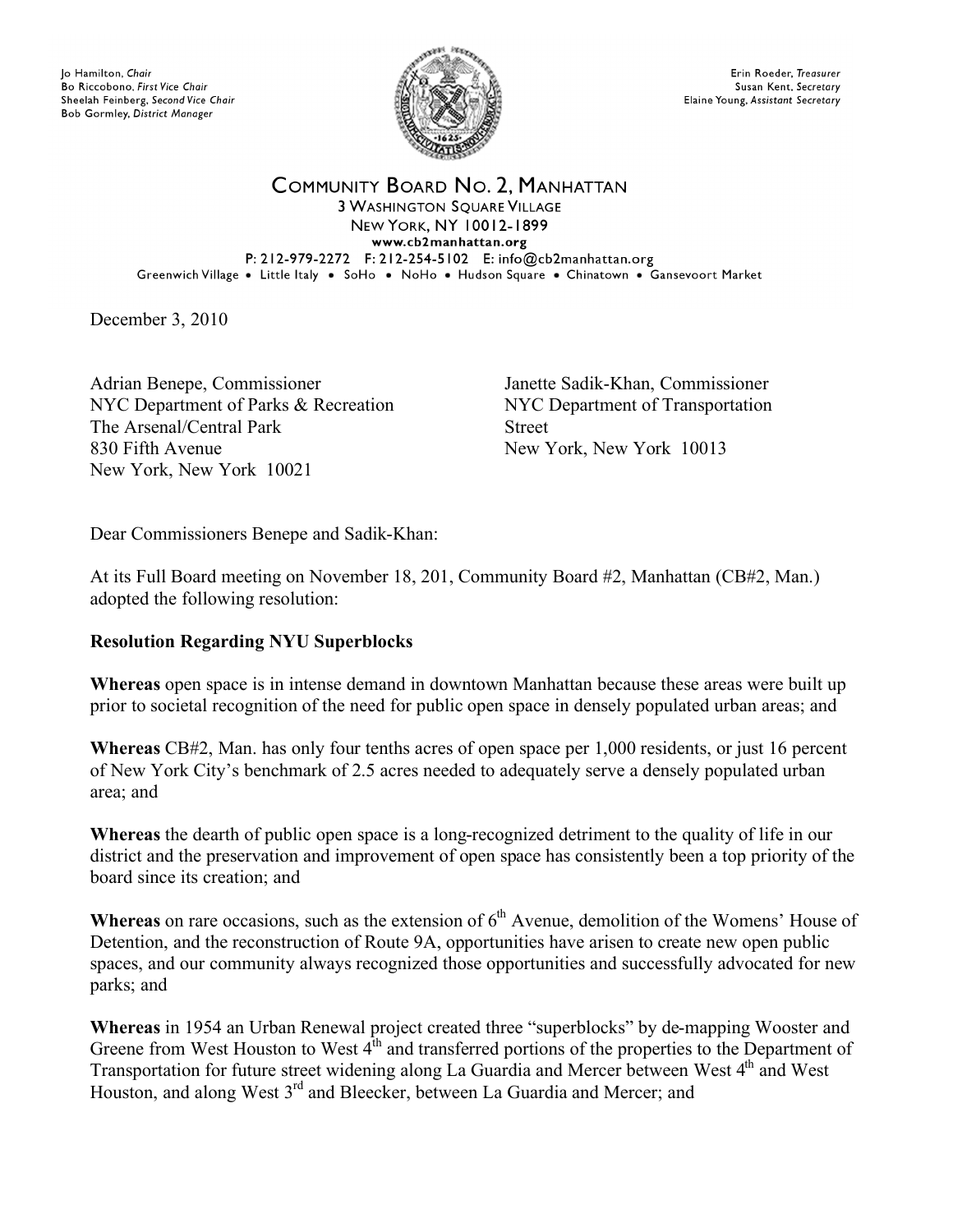**Whereas** through the efforts of this board and enlightened community leaders the street widening proposals were rejected and over a period of years these DOT properties were designated for a variety of public open space uses; and

**Whereas** today, the New York University (NYU) administration has stated that, as part of a ULURP application, it will ask for six of the seven remaining strips to be transferred from DOT to the University in order to facilitate development on the two residential superblocks between West 3<sup>rd</sup> and West Houston, and La Guardia and Mercer; and

**Whereas** the strips the NYU administration now seeks to acquire are along La Guardia Place between West 3<sup>rd</sup> and West 4<sup>th</sup> Street, Mercer Street between West 4<sup>th</sup> and West Houston Streets, the south side of Bleecker Street between La Guardia Place and Mercer Street and part of West 3<sup>rd</sup> Street between La Guardia Place and Mercer Street; and

**Whereas** these spaces now include La Guardia Park, La Guardia Corner Garden, Time Landscape, Mercer Playground, the Children's Playground, and the Mercer Houston Dog Run, and the new sitting area above the new NYU cogeneration plant built beneath this public land; and

**Whereas** community members have a commitment to many of these areas deepened through a long tradition of community voluntary involvement, especially in the strips along La Guardia Place and the Mercer Playground; and

**Whereas** these spaces are important historical markers of the battle against Robert Moses' efforts to cut an arterial roadway from the south end of Fifth Avenue, into Washington Square, and through the heart of the South Village; and

**Whereas** these areas also include planted areas along Bleecker Street with irreplaceable mature trees; and

**Whereas** CB#2, Man. has long called for these areas to be transferred to the Department of Parks to guarantee their public character in perpetuity, and the Department of Parks and Department of Transportation have been generally open to such transfer; and

**Whereas** the NYU administration has consistently opposed such transfer; and

**Whereas** as part of its 2031 Plan, the NYU administration now seeks to acquire all these spaces except the strip along La Guardia Place from West Houston to Bleecker; and

**Whereas** the NYU administration states that its plan seeks to create new publicly accessible open space, including a large area on the current supermarket site at La Guardia and Bleecker, and alter the landscaping of the two superblocks to integrate open space so that underused areas of open space on their property are more accessible to the public; and

**Whereas** NYU has announced it will propose to build a tower in the supermarket site, it has apparently already retracted its offer to create new open space there; and

**Whereas** NYU has a history of failing to fulfill both its commitments to provide stewardship and maintenance of public open space and its commitments to provide public access to open space within its properties; and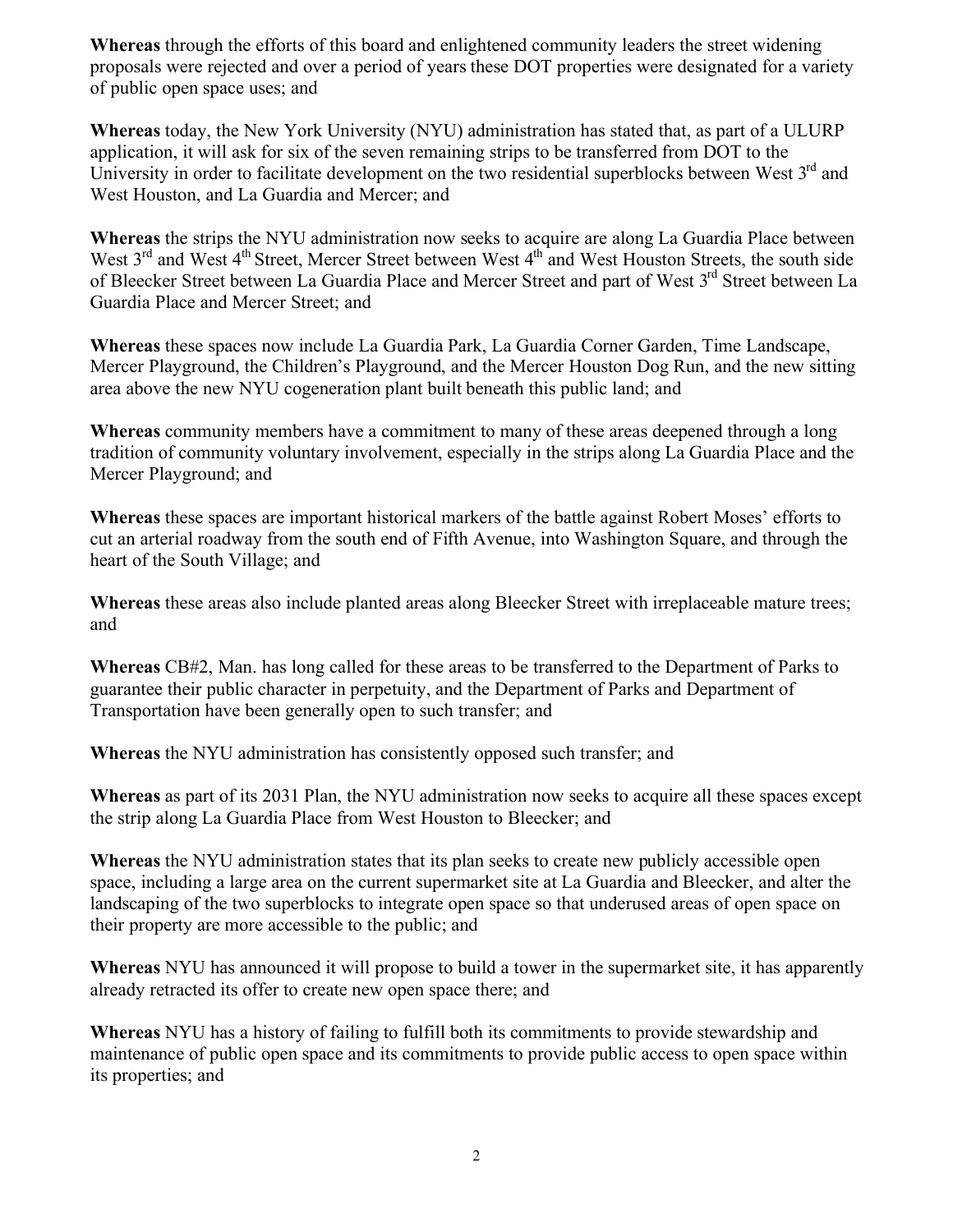**Whereas** the design and management of publicly accessible private open space typically conforms first of all to the needs of the owner, and therefore these spaces are fundamentally different in character from publicly owned open space; and

**Whereas** although public access to privately held space throughout the city can be very beneficial, the experience with these spaces shows how they differ from public open spaces and demonstrates the benefit of retaining public ownership of open space intended for public use, in general, and on these superblocks in particular; and

**Whereas** the DOT property along La Guardia Place between Washington Square South and West 3rd Street was transferred to NYU in the 1960's in connection with the development of Bobst Library, thus interrupting the LaGuardia Place greenway that previously connected to Washington Square Park, in exchange for new public open space to be created at Gould Plaza; and

**Whereas** Gould Plaza, while technically accessible to the public has a private character that discourages public use and serves a private purpose; and

**Whereas** amendment in 1978 to the Urban Renewal Plan to allow construction of the Coles Athletic Center was based on a commitment by NYU to "rebuild and physically maintain the Mercer Street strip in accordance with the Community Board's preferences," but the playground and the reflecting garden in this area have been kept closed for many years because of sunken pavements; and

**Whereas** the amendment also required NYU to build a public playground on the roof of Coles but this playground was immediately closed because of safety considerations, and NYU has not sought to create alternative public space to compensate for its failure to meet this commitment; and

**Whereas** CB#2, Man. held a public hearing attended by more than 200 people on October 18, 2010, regarding the public space in the superblocks; and

**Whereas** 37 community members spoke in favor of maintaining existing public open space and transferring the space to the Parks Department, and against transfer of the public land to NYU while no one spoke in favor of the transfer to NYU; and

**Whereas** New Yorkers for Parks made a presentation about the alienation of parkland, and CB#2, Man. believes that the transfer of public open space to NYU is contrary to the Doctrine of Public Trust;

**Whereas** New York University is an outstanding institution of great importance to our city and our community, as well as a source of pride to its students, faculty, alumni, and employees, many of whom are residents here and all of whom are welcome members of our community; and

**Therefore it is resolved** that CB#2, Man., supports the goal of the NYU administration to improve public access to open spaces within its property; and

**It is further resolved** that CB#2, Man. urges the NYU administration to remove from its development proposals and ULURP application any transfer of publicly owned land to private ownership, and

**It is finally resolved** that the best way to preserve the public open space is to keep it in the public domain and the best way to guarantee its public use and character in perpetuity is to transfer these properties to the Parks Department.

Vote: Passed, with 46 Board members in favor and 1 in opposition (I. Dutton).